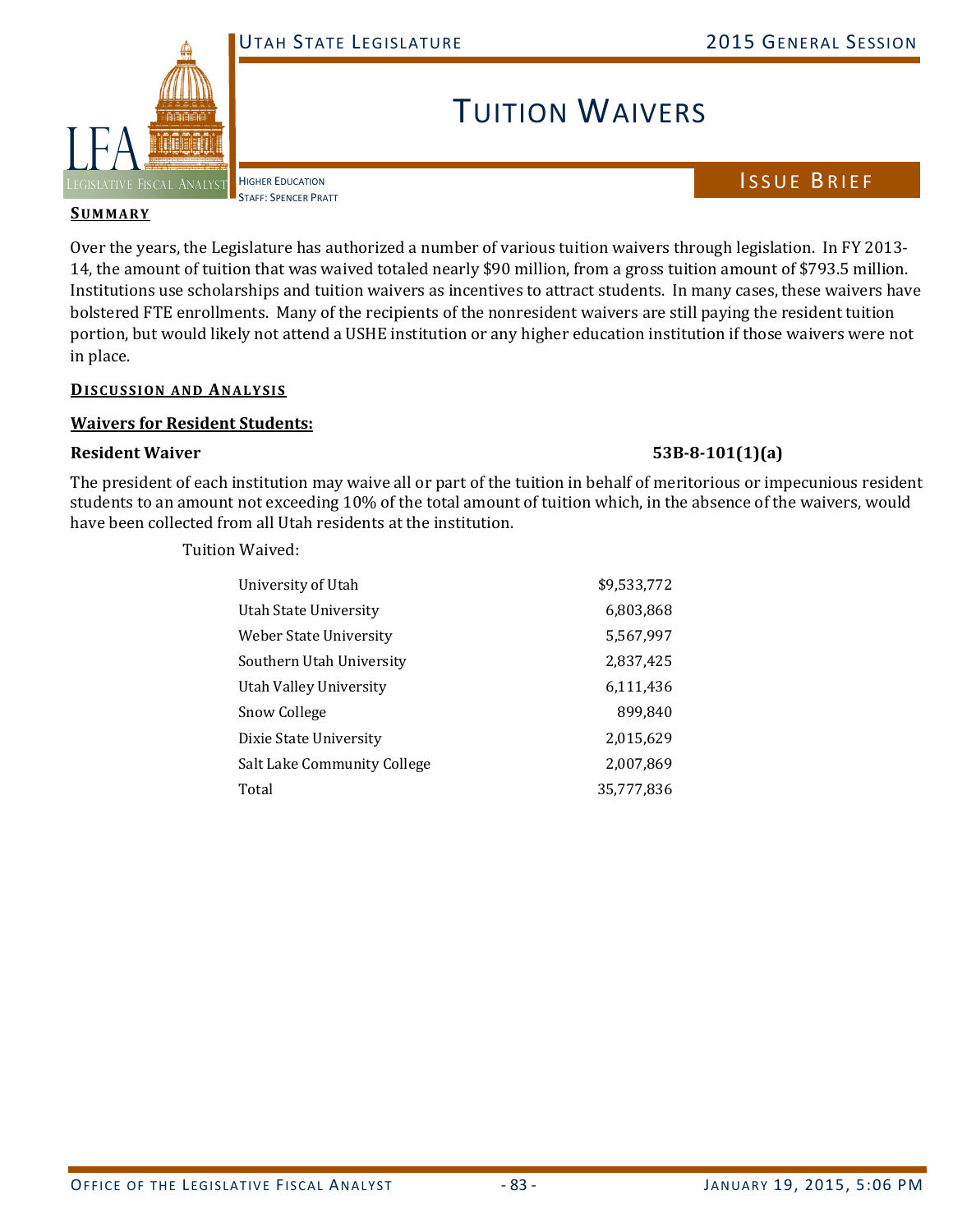## **National Guard 53B‐8‐101(1)(b)**

Two and a half percent of the waivers designated in Subsection (1)(a) shall be set aside for members of the Utah National Guard. Waivers shall be preserved by the student at least 60 days before the beginning of an academic term. 

Tuition Waived: 

| University of Utah          | \$153,081 |
|-----------------------------|-----------|
| Utah State University       | 109,574   |
| Weber State University      | 66,548    |
| Southern Utah University    | 54,684    |
| Utah Valley University      | 86,016    |
| Snow College                | 6,580     |
| Dixie State University      | 9,620     |
| Salt Lake Community College | 19,006    |
| Total                       | 505,109   |
|                             |           |

#### **Senior Citizens 53B‐9‐101(2)**

It is intended that an institution of higher education allow Utah residents who have reached 62 years of age to enroll at the institution, in classes for which they may be qualified, on the basis of surplus space in regularly scheduled classes and in accordance with this chapter and implementing rules. These persons are exempt from tuition and other charges, except for a quarterly registration fee established by the board.

Tuition Waived: 

| University of Utah          | \$1,135,246 |
|-----------------------------|-------------|
| Utah State University       | 6,326       |
| Weber State University      | 167,859     |
| Utah Vallev Universitv      | 110,737     |
| Dixie State University      | 59,315      |
| Salt Lake Community College | 124,614     |
| Total                       | 1,604,097   |

### **Public School Teachers 53A‐6‐104(2)(b)(ii)**

An educator who is enrolling in a course of study at an institution within the state system of higher education to satisfy the professional development requirements of Subsection  $(2)(b)(i)$  is exempt from tuition, except for a semester registration fee established by the State Board of Regents.

| University of Utah | \$133,673 |
|--------------------|-----------|
| Total              | 133,673   |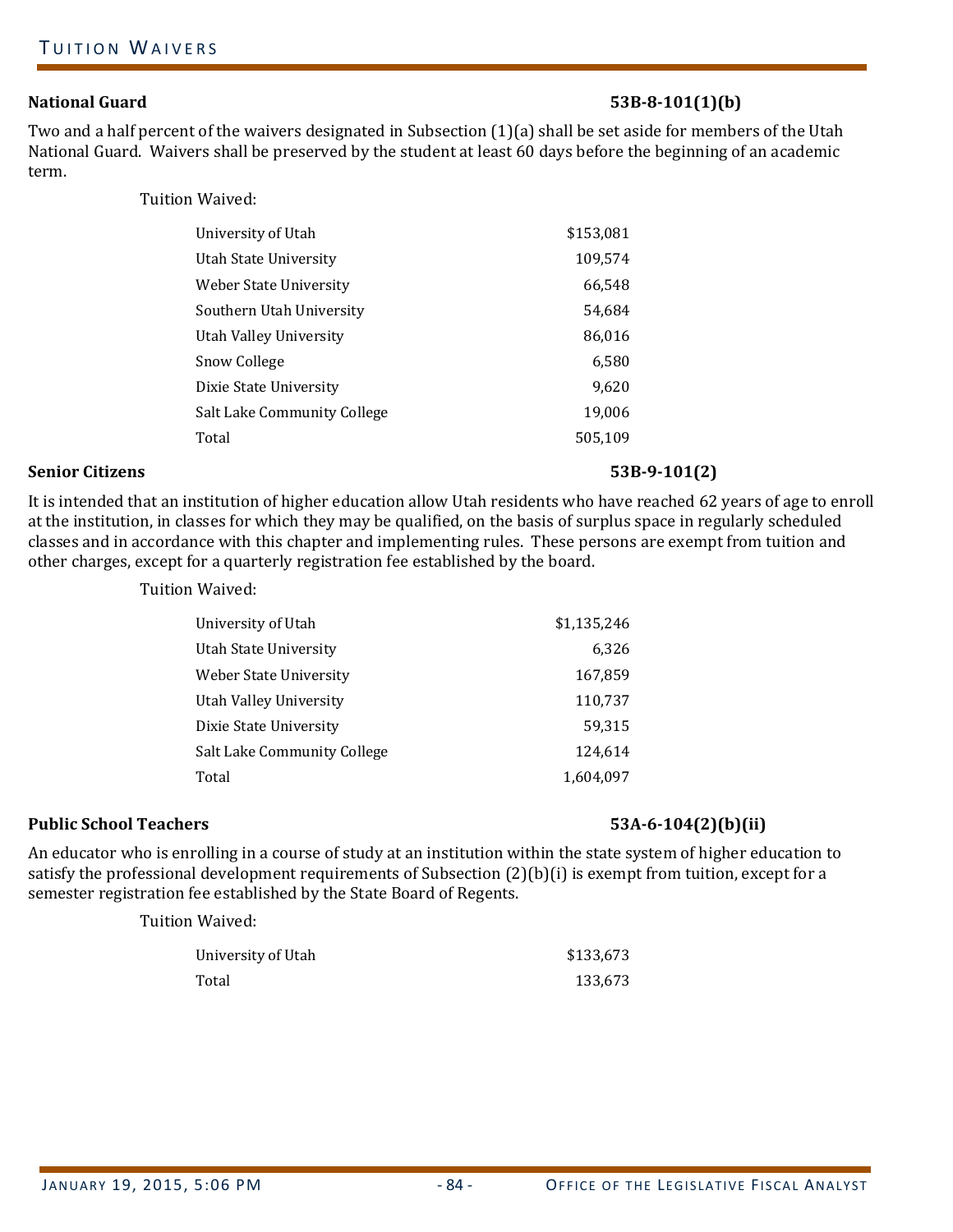# **Mandarin Chinese 53A‐15‐101.5(5)**

Students who successfully complete the concurrent enrollment course offered under this section shall receive tuition reimbursement for a sequential Mandarin Chinese course they successfully complete at an institution within the state system of higher education under rules made by the State Board of Regents in accordance with Title 63G, Chapter 3, Utah Administrative Rulemaking Act.

Tuition Waived: 

 $\Gamma$ otal $\qquad \qquad \qquad 0$ 

# **Military Member Surviving Dependents (Scott B. Lundell) 53B‐8‐107**

A state institution of higher education shall waive undergraduate tuition for a dependent of a qualifying deceased military member under [certain] conditions

Tuition Waived: 

| \$3,256 |
|---------|
| 4.548   |
| 1.943   |
| 5.970   |
| 15,717  |
|         |

# **Surviving Spouses and Children of Police Officer and Firefighters 53B‐8c‐103(1)**

A state institution of higher education shall waive tuition for each child and surviving spouse of a Utah peace officer or Utah firefighter who has been killed or is killed in the line of duty.

Tuition Waived: 

| Utah State Universitv       | \$1,376 |
|-----------------------------|---------|
| Utah Valley University      | 1,176   |
| Dixie State University      | 948     |
| Salt Lake Community College | 1,463   |
| Total                       | 4.963   |

# **Wards** of the State **53A·15·101.5(5)**

A state institution of higher education shall waive tuition for each ward of the state who meets [certain] requirements: 

Tuition Waived: 

Total 0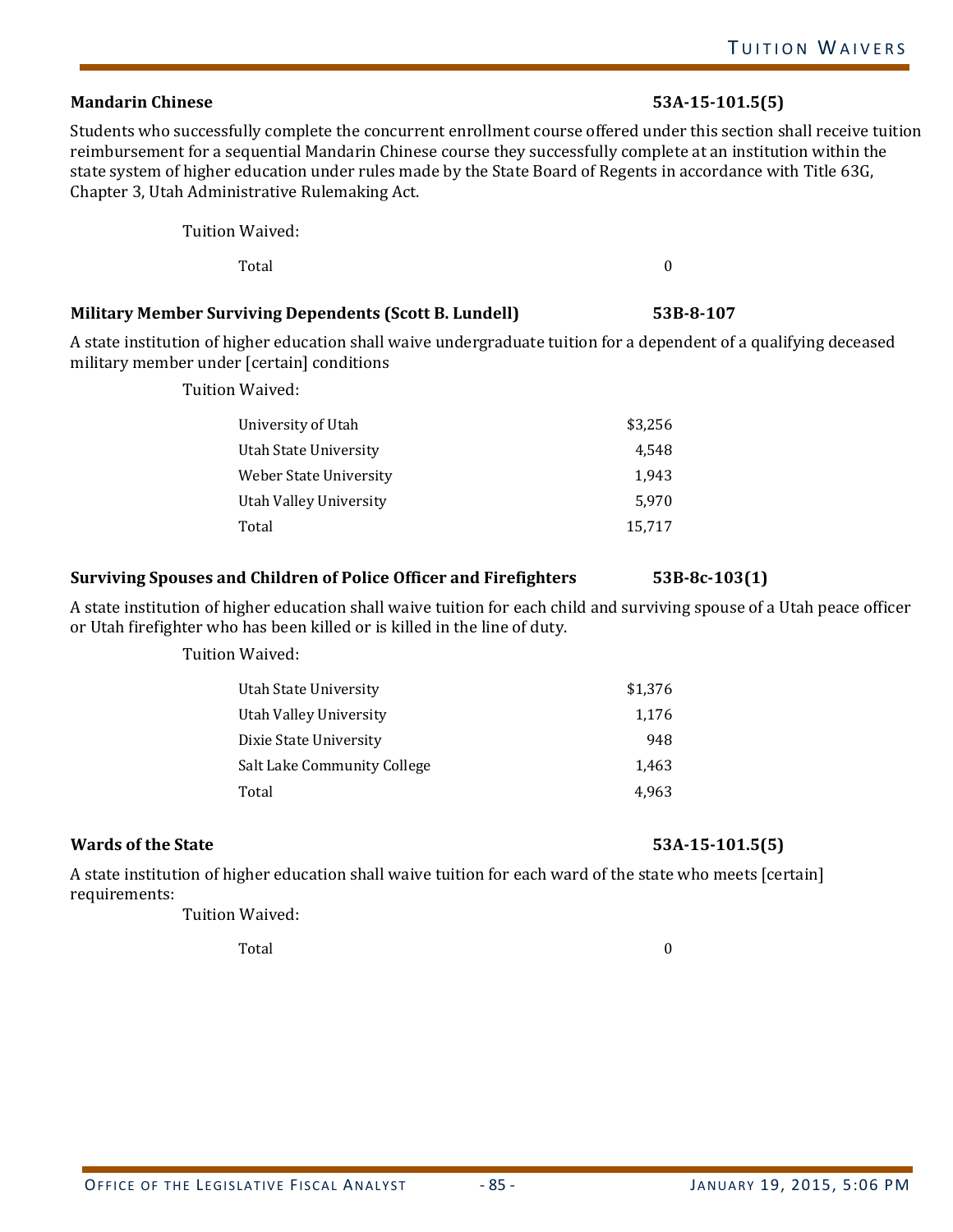### **Purple Heart Recipients 53B‐8‐101(1)(b)**

a state institution of higher education shall waive undergraduate tuition for each Purple Heart recipient who [meets certain requirements] and a state institution of higher education shall waive graduate tuition as provided in this Subsection  $(2)$  for each Purple Heart recipient who meets certain requirements].

Tuition Waived: 

| <b>Athletic Waivers</b> |                               | $53B-8-102(7)$ |
|-------------------------|-------------------------------|----------------|
|                         | Total                         | 206,458        |
|                         | Salt Lake Community College   | 20,573         |
|                         | Dixie State University        | 9,120          |
|                         | Utah Valley University        | 28,401         |
|                         | Southern Utah University      | 15,142         |
|                         | <b>Weber State University</b> | 26,825         |
|                         | Utah State University         | 44,093         |
|                         | University of Utah            | \$62,304       |
|                         |                               |                |

In addition to the waivers of nonresidents tuition under Subsection (6), each institution may, as athletic scholarships, grant full waiver of fees and nonresident tuition, up to the maximum number allowed by the appropriate athletic conference as recommended by the president of each institution.

Tuition Waived: 

| <b>Total Waivers for Resident Students</b> | \$40,139,143 |
|--------------------------------------------|--------------|
| Total                                      | 1,891,289    |
| Salt Lake Community College                | 132,188      |
| Utah Valley University                     | 1,117,385    |
| University of Utah                         | \$641,716    |

### **Waivers for Non‐Resident Students:**

#### **Athletic Waivers 53B‐8‐102(7)**

In addition to the waivers of nonresidents tuition under Subsection (6), each institution may, as athletic scholarships, grant full waiver of fees and nonresident tuition, up to the maximum number allowed by the appropriate athletic conference as recommended by the president of each institution.

| <b>Utah State University</b> | 1,428,300 |
|------------------------------|-----------|
| Weber State University       | 1,226,655 |
| Southern Utah University     | 772,723   |
| Snow College                 | 431,764   |
| Dixie State University       | 198,288   |
| Salt Lake Community College  | 274.459   |
| Total                        | 4,332,189 |
|                              |           |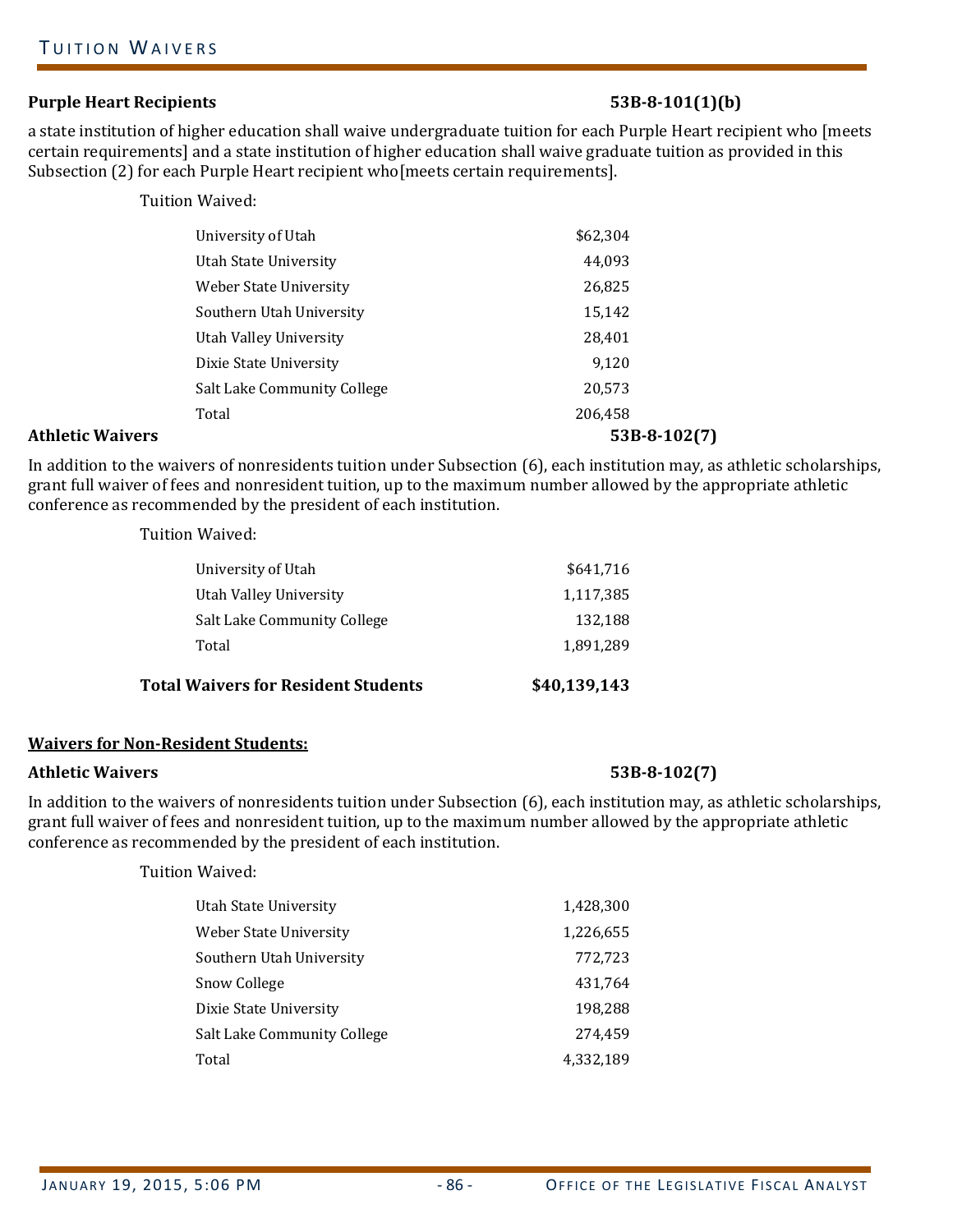# **Merit Non‐Resident Undergraduate 53B‐8‐101(1)(a)**

A president of an institution of higher education listed in Subsections  $53B-2-101(1)(a)$  through (h) may waive all or part of the nonresident portion of tuition for a meritorious nonresident undergraduate student.

Tuition Waived: 

| University of Utah            | \$690,984  |
|-------------------------------|------------|
| Utah State University         | 7,513,221  |
| <b>Weber State University</b> | 2,055,238  |
| Southern Utah University      | 1,306,893  |
| <b>Utah Valley University</b> | 2,477,996  |
| <b>Snow College</b>           | 213,559    |
| Dixie State University        | 312,592    |
| Salt Lake Community College   | 38,552     |
| Total                         | 14,609,035 |

### **Merit Non‐Resident Graduate 53B‐8‐101(4)**

A president may waive all or part of the difference between resident and nonresident tuition in th4e case of meritorious graduate students.

Tuition Waived: 

| \$2,761,094 |
|-------------|
| 476,068     |
| 3.237.162   |
|             |

### **Dixie Good Neighbor Waiver 53B‐8‐104**

Dixie State University may offer a good neighbor full waiver of nonresident differential in tuition rates charges to undergraduate students [under certain conditions].

Tuition Waived: 

|                      | Dixie State University |           |
|----------------------|------------------------|-----------|
|                      | Total                  |           |
| <b>Border Waiver</b> |                        | 53B-8-104 |

The board may grant a scholarship for partial waiver of the nonresident portion of total tuition charged by public institutions of higher education to nonresident undergraduate students.

| University of Utah       | \$45,222 |
|--------------------------|----------|
| Utah State University    | 19,383   |
| Weber State University   | 16,642   |
| Southern Utah University | 32,173   |
| Dixie State University   | 124,632  |
| Total                    | 238,052  |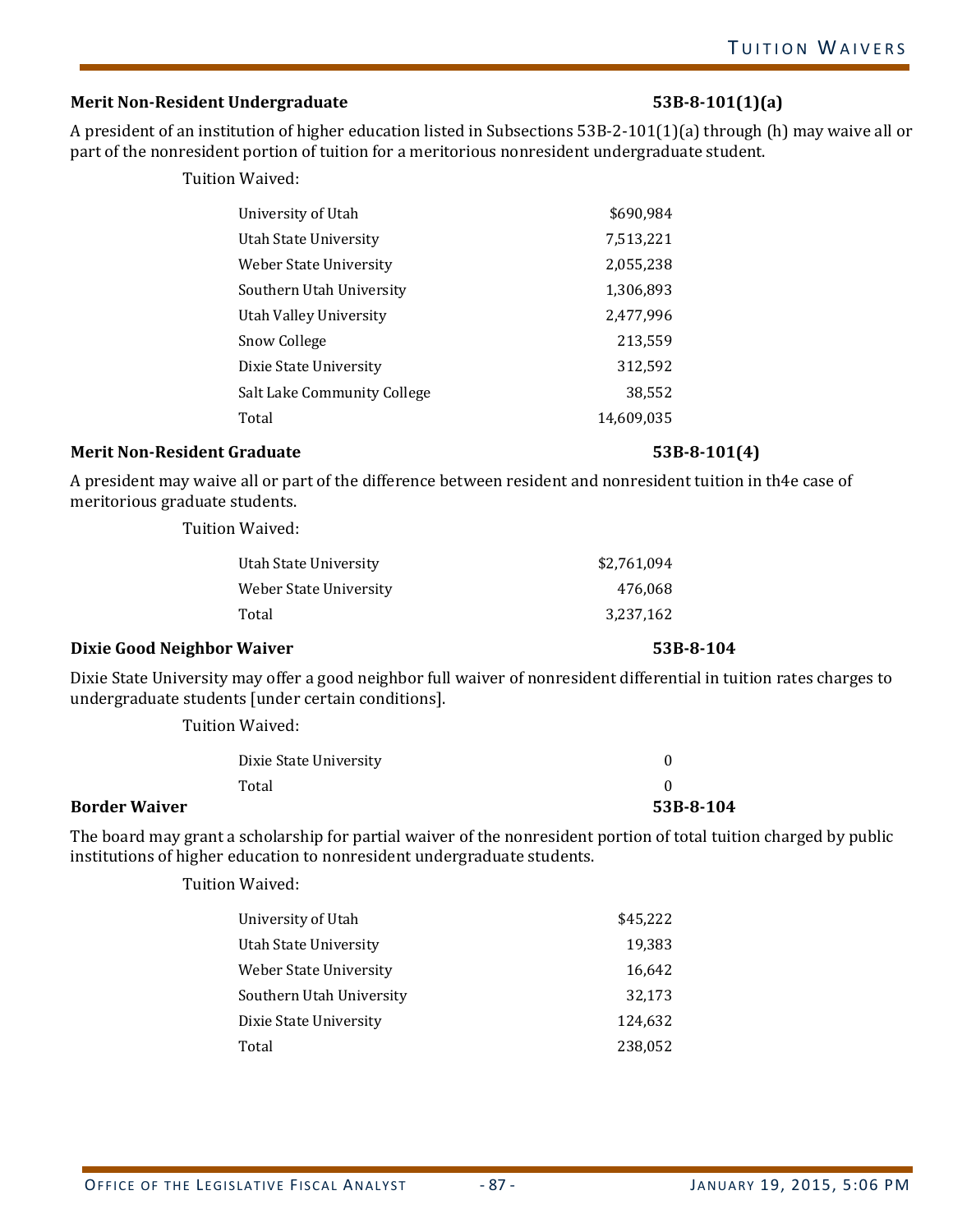# **Reciprocal Agreements 53B‐8‐103(1)**

The board may determine when to grant a full or partial waiver of the nonresident differential in tuition rates charged to undergraduate students pursuant to reciprocal agreements with other states.

| Tuition Waived:        |         |
|------------------------|---------|
| Dixie State University | 292,584 |
| Total                  | 292,584 |

# **WICHE/WUE 53B‐8‐103(1)**

The board may enter into agreements with other states to provide for a full or partial reciprocal waiver of the nonresident tuition differential charged to undergraduate students.

Tuition Waived: 

| University of Utah          | \$2,829,641 |
|-----------------------------|-------------|
| Utah State University       | 960,990     |
| Weber State University      | 634,256     |
| Southern Utah University    | 1,184,315   |
| Utah Valley University      | 1,564,110   |
| Snow College                | 91,290      |
| Dixie State University      | 426,056     |
| Salt Lake Community College | 178,303     |
| Total                       | 7,868,961   |

## **Undocumented Utah High School Graduates 53B‐8‐106**

A student without lawful immigration status who has graduated from high school after attending a Utah high school for three or more years shall be exempt from paying the nonresident portion of total tuition.

Tuition Waived: 

| University of Utah          | \$824,475 |
|-----------------------------|-----------|
| Utah State Universitv       | 183,972   |
| Weber State Universitv      | 427,325   |
| Southern Utah University    | 70,736    |
| Utah Valley University      | 1,226,824 |
| Salt Lake Community College | 1,640,874 |
| Total                       | 4,374,206 |
|                             |           |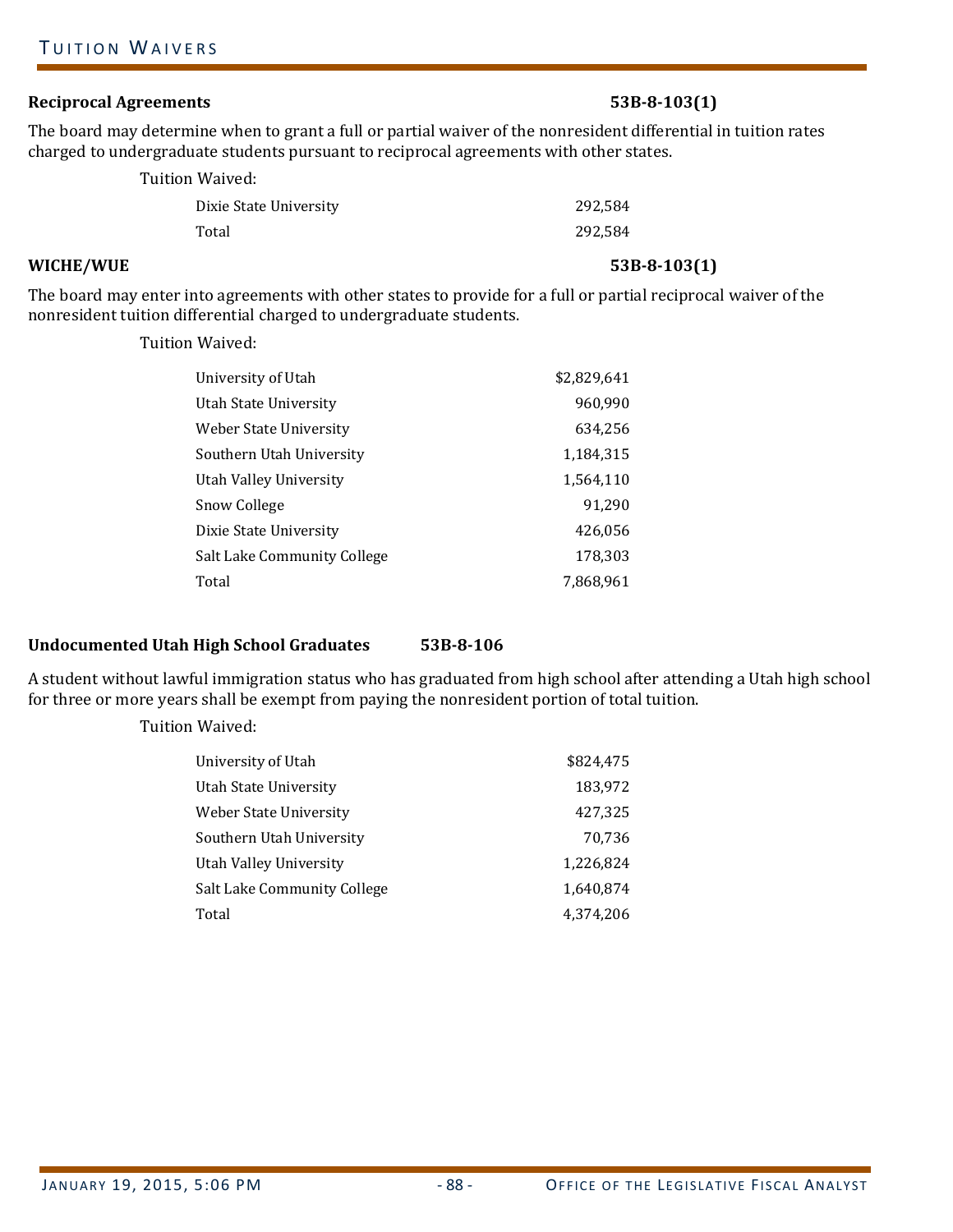# **Foreign National Utah High School Graduates 53B‐8‐102(18)**

A foreign national student who is legally admitted to the United States who has graduated from high school after attending a Utah high school for three or more years shall be exempt from paying the nonresident portion of total tuition. 

Tuition Waived: 

| University of Utah          | \$440,535 |
|-----------------------------|-----------|
| Utah State University       | 78,734    |
| Weber State University      | 33,454    |
| Utah Valley University      | 124,292   |
| Salt Lake Community College | 68.896    |
| Total                       | 745,911   |

## **Nonresident Tuition Scholarships 53B‐8‐104.5**

The board may grant scholarships for a waiver of the nonresident portion of total tuition charged by public institutions of higher education to nonresident undergraduate students to assist in maintaining service levels, promote high academic aptitudes, and provide an effective transition to resident status.

Tuition Waived: 

| University of Utah       | \$457,841 |
|--------------------------|-----------|
| Utah State University    | 391,527   |
| Southern Utah University | 518,500   |
| Dixie State University   | 1,983,859 |
| Total                    | 3,351,727 |
|                          |           |

## **Alumni Legacy Scholarships 53B‐8‐104.5**

The president of an institution may waive an amount up to the full nonresident portion of tuition for alumni legacy nonresident scholarships. Students qualify if they enroll at a USHE institution for the first time and they have at least one parent or grandparent who graduated with an associate's degree or higher from the same institution.

| <b>Total Waivers</b>                    | \$89,994,311 |
|-----------------------------------------|--------------|
| Total Waivers for Non-Resident Students | \$49,855,168 |
| Total                                   | 10,805,341   |
| Dixie State University                  | 228,288      |
| Southern Utah University                | 207,792      |
| <b>Weber State University</b>           | 414,679      |
| Utah State University                   | 9,902,082    |
| University of Utah                      | \$52,500     |
|                                         |              |